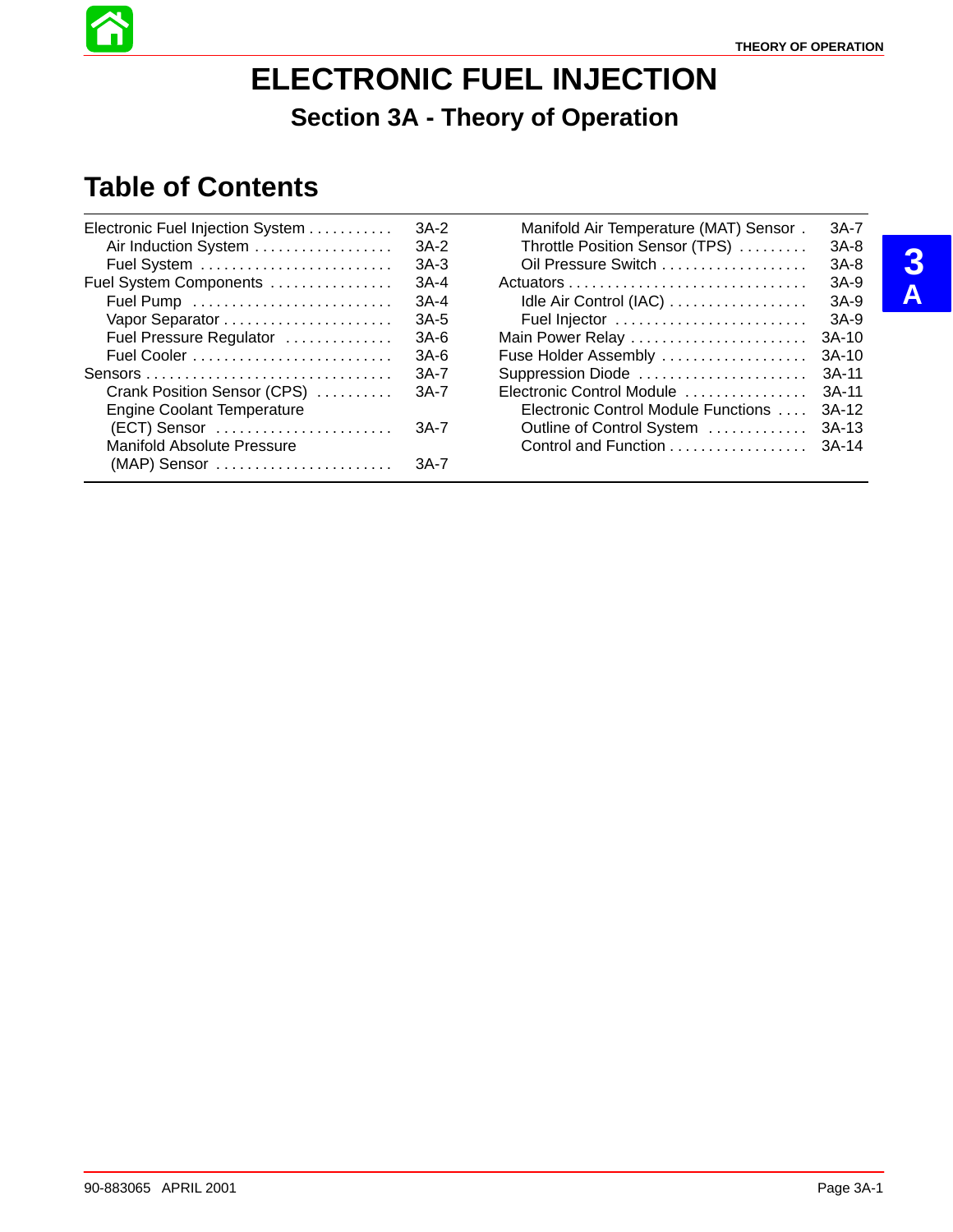# **Electronic Fuel Injection System Air Induction System**

The air induction system consists of an intake manifold (an intake runner for each cylinder joined to a common air box), a single throttle body/shutter with attached Throttle Position Sensor (TPS), an Idle Air Control (IAC), a Manifold Absolute Pressure (MAP) sensor, and a Manifold Air Temperature (MAT) sensor. The intake manifold also mounts the fuel distribution manifold and the fuel injectors.



- **a -** Intake Manifold
- **b -** Throttle Body/Shutter
- **c -** Throttle Position Sensor (TPS)
- **d -** Idle Air Control (IAC)
- **e -** Manifold Absolute Pressure (MAP) Sensor
- **f -** Manifold Air Temperature (MAT) Sensor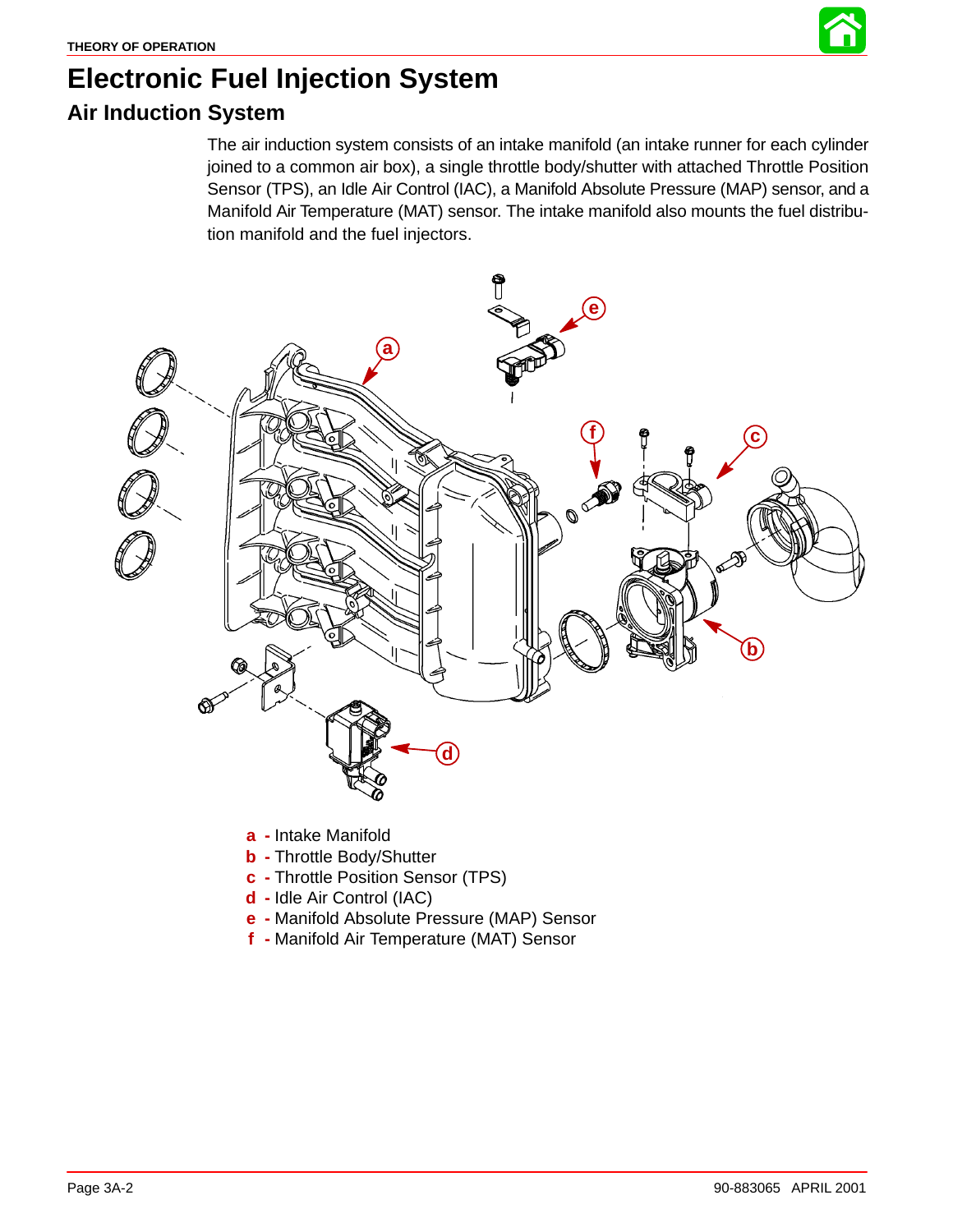# **Fuel System**

The fuel system consists of a fuel line connector, a water separating fuel filter, a low-pressure mechanical fuel pump, a high-pressure electric fuel pump, a fuel distribution manifold, fuel injectors, a fuel cooler and a fuel pressure regulator. The low-pressure mechanical fuel pump draws fuel from the fuel tank, through the fuel line connector and fuel filter, then delivers it to the high-pressure fuel pump within the vapor separator tank. High-pressure fuel is circulated through the fuel cooler and supplied to the fuel distribution manifold and fuel injectors to be sprayed into the intake manifold. Fuel not used by the fuel injectors (fuel not entering the high-pressure fuel line to the fuel distribution manifold) circulates through the fuel cooler, then flows through pressure regulator, and returns to the vapor separator tank.



- **a -** Fuel Line Connector
- **b -** Water Separating Fuel Filter
- **c -** Low-Pressure Mechanical Fuel Pump
- **d -** Vapor Separator Tank/High Pressure Electric Fuel Pump
- **e -** Fuel Cooler
- **f -** Fuel Distribution Manifold
- **g -** Fuel Injectors (4)
- **h -** Pressure Regulator
- **i -** High Pressure Fuel Filter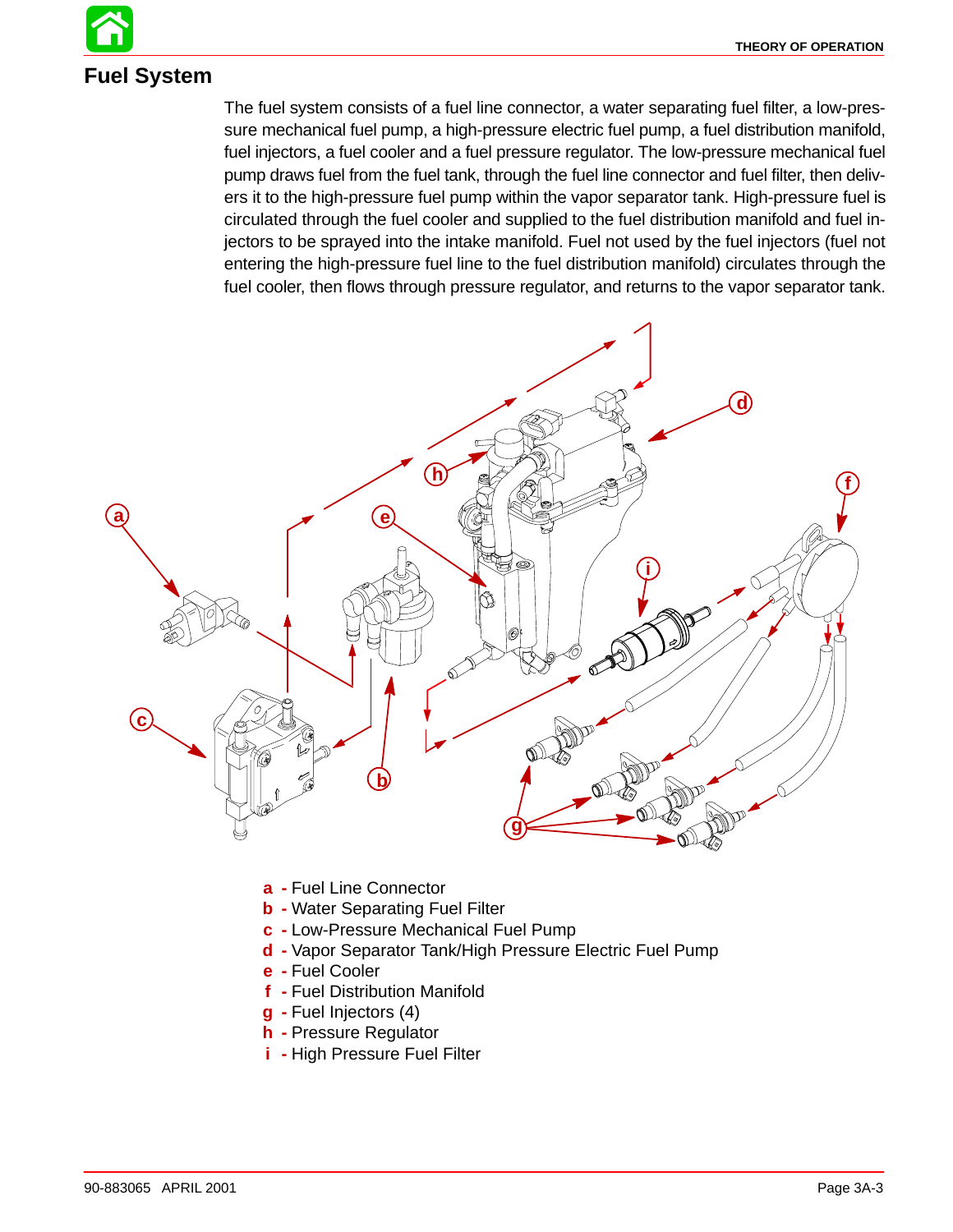

# <span id="page-3-0"></span>**Fuel System Components**

#### **Fuel Pump**

The fuel pump is a diaphragm pump which is mechanically driven off of the rocker arm.

The pump base insulates the fuel pump from the heat of the engine block. The fuel pump is water cooled to help prevent vapor lock by cooling the fuel.

If the engine runs out of fuel, or has a restriction (on the inlet side of the pump) preventing adequate fuel flow, the pump will make a "clicking" noise.



- **a -** Fuel From Filter/Tank
- **b -** Fuel Outlet to VST
- **c -** Water Inlet From VST Fuel Cooler
- **d -** Water Outlet to Tell-tale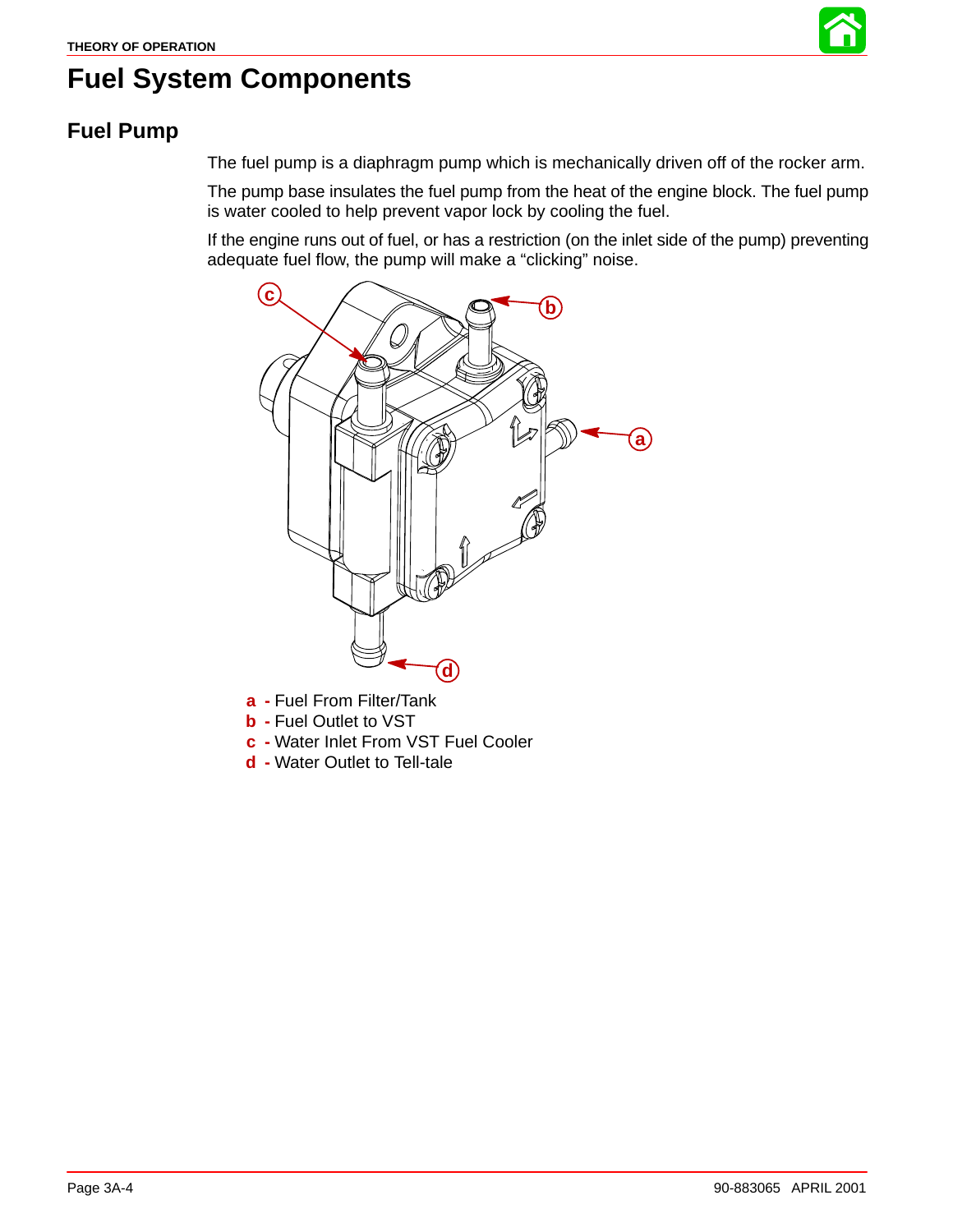#### **Vapor Separator**

The vapor separator maintains a liquid fuel supply for the high pressure fuel pump located in the vapor separator tank. Fuel delivered from the mechanical low-pressure fuel pump is supplied to the top of the vapor separator and is controlled by the inlet needle/float assembly. Pressurized fuel from the high-pressure pump circulates through the fuel cooler, to the fuel distribution manifold and injectors. Excess fuel flows through the pressure regulator back to the vapor separator tank.



- **a -** Fuel From Mechanical Fuel Pump
- **b -** Inlet Needle and Float Valve
- **c -** High Pressure Electric Fuel Pump
- **d -** Fuel Cooler
- **e -** Pressure Regulator
- **f -** Fuel Outlet to Fuel Distribution Manifold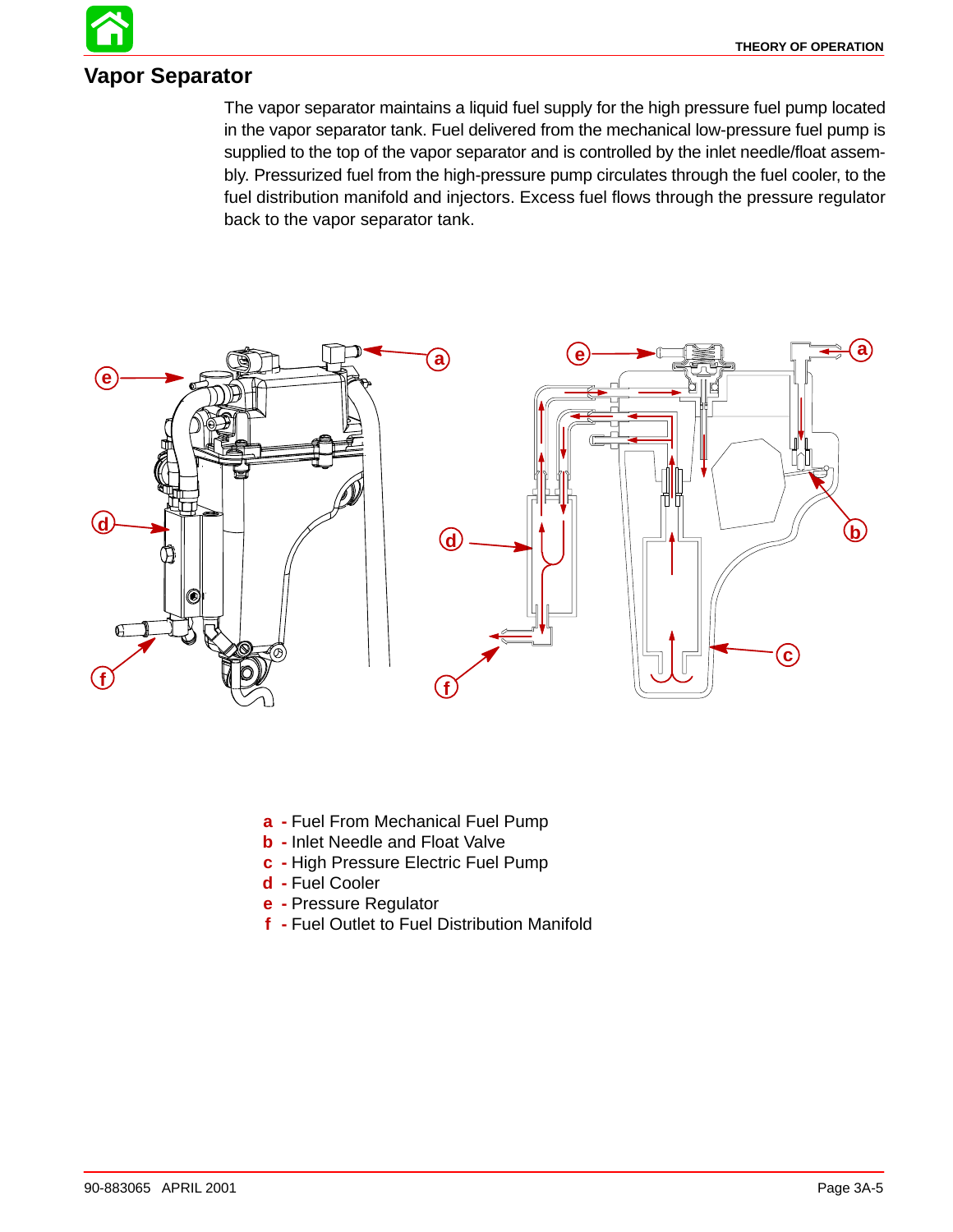

#### **Fuel Pressure Regulator**

The fuel pressure regulator mounted on top of the vapor separator maintains a stable fuel pressure between the high-pressure fuel pump and the fuel injectors. The pressure regulator consists of a spring-loaded diaphragm which actuates a valve/seat assembly. Excess fuel pressure unseats the valve returning fuel to the vapor separator tank. The excess fuel is channeled below the fuel level in the vapor separator tank through an internal pipe to prevent fuel vaporization.

The spring side of the diaphragm is vented to atmosphere allowing barometric conditions to act on the diaphragm in addition to spring pressure.



- **a -** Vent to Atmosphere
- **b -** High Pressure Fuel From Fuel Cooler
- **c -** Excess Fuel Flows to VST

#### **Fuel Cooler**

A fuel cooler (heat exchanger) is attached to the vapor separator, and uses engine cooling water to cool the high-pressure fuel supply to the fuel injectors as well as a return circuit to the VST. Removing heat from the circulating high-pressure fuel prevents the formation of fuel vapors.

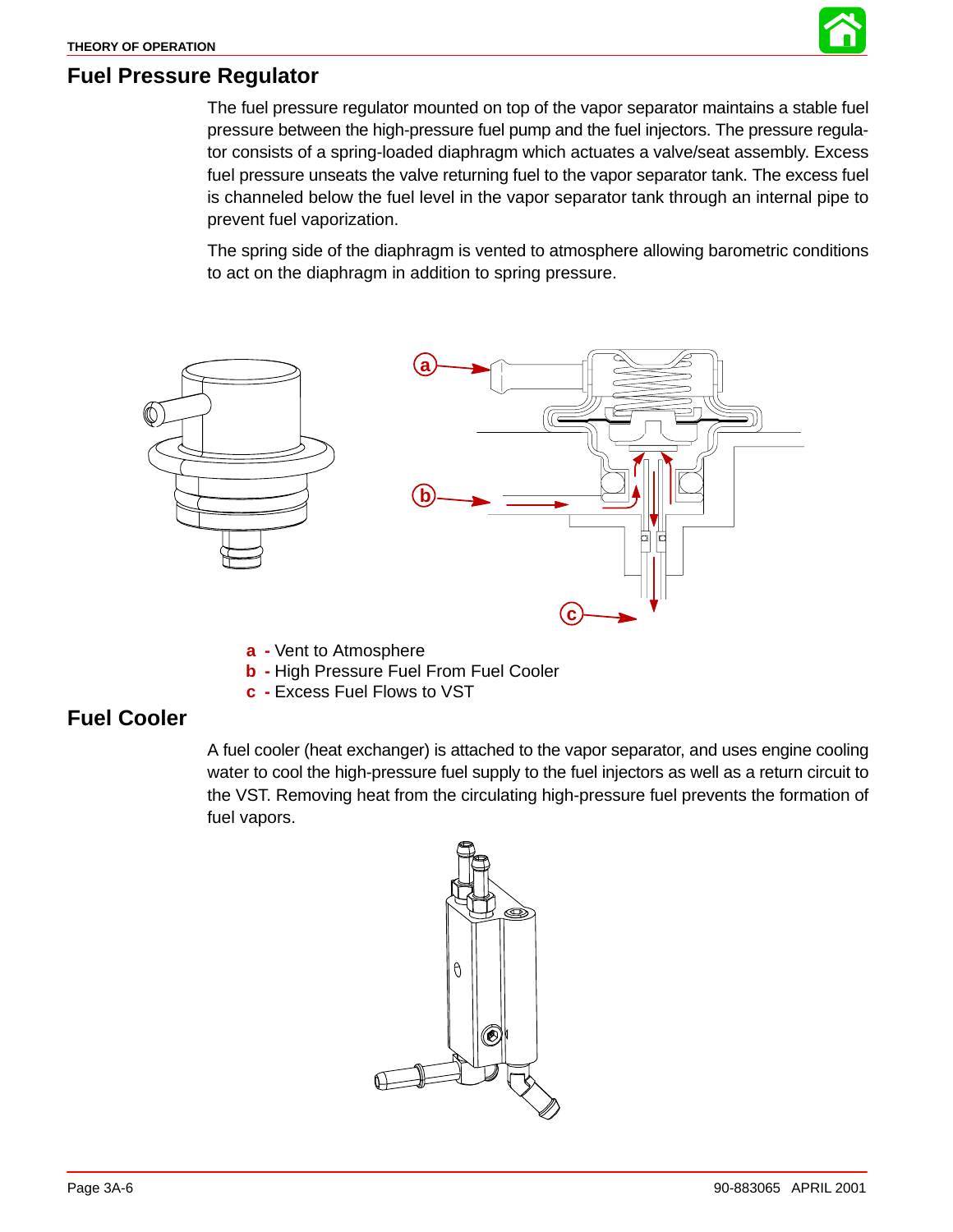# **Sensors**

Sensors send input signals to the ECM regarding engine operating conditions.

#### **Crank Position Sensor (CPS)**

As the flywheel rotates, the CPS senses the location of the 54 teeth on the flywheel and supplies the trigger signal information to the ECM. The ECM utilizes the CPS information and determines when to trigger each ignition coil and fuel injector.

The CPS provides the ECM with crank angle position and engine speed information, which the ECM uses in determining fuel delivery and spark timing.



#### **Engine Coolant Temperature (ECT) Sensor**

The ETC sensor is located on the engine's exhaust cover and protrudes into the return water passage. The sensor monitors the temperature of the cooling water that has passed through the engine as controlled by the thermostat and sends signals to the ECM for processing.



#### **Manifold Absolute Pressure (MAP) Sensor**

The MAP sensor is mounted into the intake manifold, and measures the absolute pressure within the intake manifold. This information is then used to calculate fuel delivery and spark timing.



#### **Manifold Air Temperature (MAT) Sensor**

The MAT sensor is mounted into the intake manifold and measures the charge air temperature. This information is then conducted to the ECM for processing.

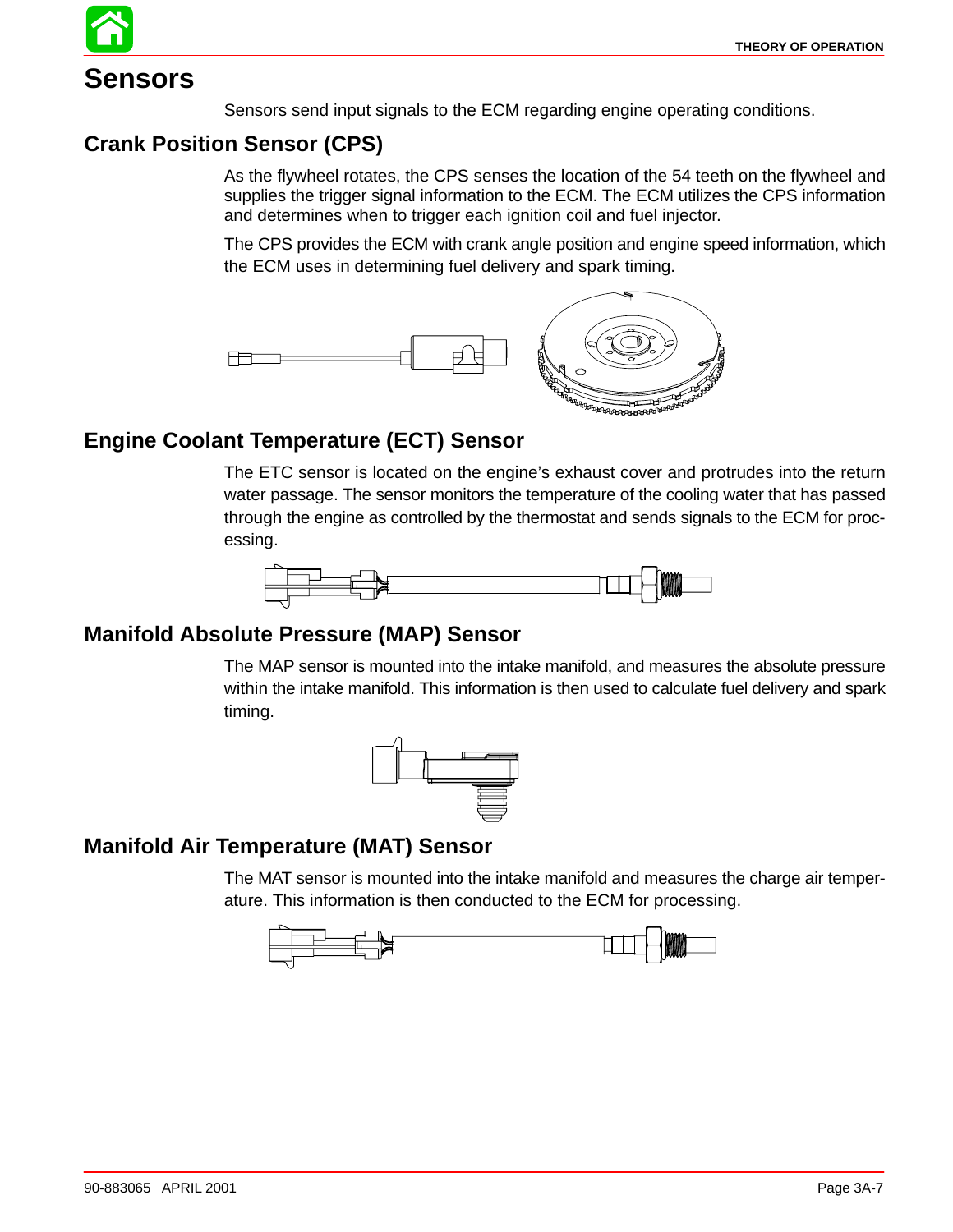

#### **Throttle Position Sensor (TPS)**

The TPS sensor is located on the throttle body and connected to the throttle shaft. It provides the ECM with throttle angle information.



#### **Oil Pressure Switch**

The oil pressure switch is located port side of the engine and protrudes into the pressurized oil galley between the oil pump and the oil filter. The sensor sends a low oil pressure signal to the ECM, which activates ignition/injection cut-off/warning horn.

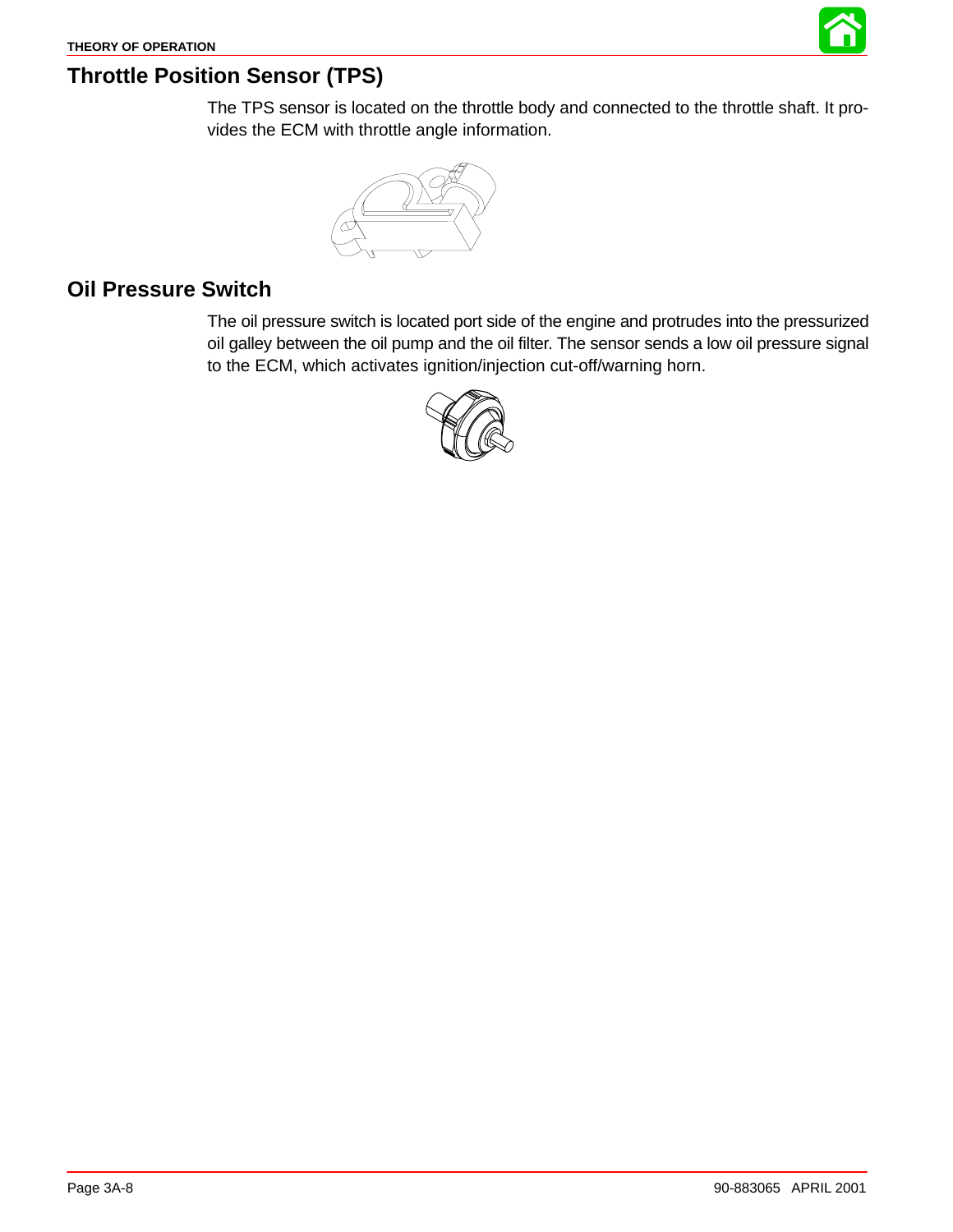# **Actuators**

Actuators receive input signals from the ECM and perform functions, which control air-fuel ratios, spark advance, and idle rpm.

#### **Idle Air Control (IAC)**

The Idle Air Control (IAC) is an electrically operated spring-loaded solenoid valve, which controls the amount of intake air that bypasses the closed throttle shutter. Signals from the ECM regulate the duty cycle that the IAC valve remains open, or (spring-loaded) closed. Duty cycle of the IAC valve ranges from 0% to 100% open. The IAC controls three operating functions:

- 1. Provides additional intake air (bypass) for engine start-up and allows increased idle rpm during engine warm-up.
- 2. Controls idle speed according to varying engine loads and running conditions.
- 3. Functions as an electronic dashpot by providing additional bypass air as the throttle quickly closes during a rapid deceleration, preventing engine stalling.



#### **Fuel Injector**

The fuel injector is an electrically operated spring-loaded solenoid, which delivers a metered amount of fuel into the intake manifold runner, just ahead of the intake valve. The injectors are electrically charged as the key switch is set to the "RUN" position. The ECM controls the injection by completing the ground circuit, lifting the solenoid, which allows high-pressure fuel to flow. The ECM then opens the ground circuit allowing the spring to close the injector and stop the fuel flow.

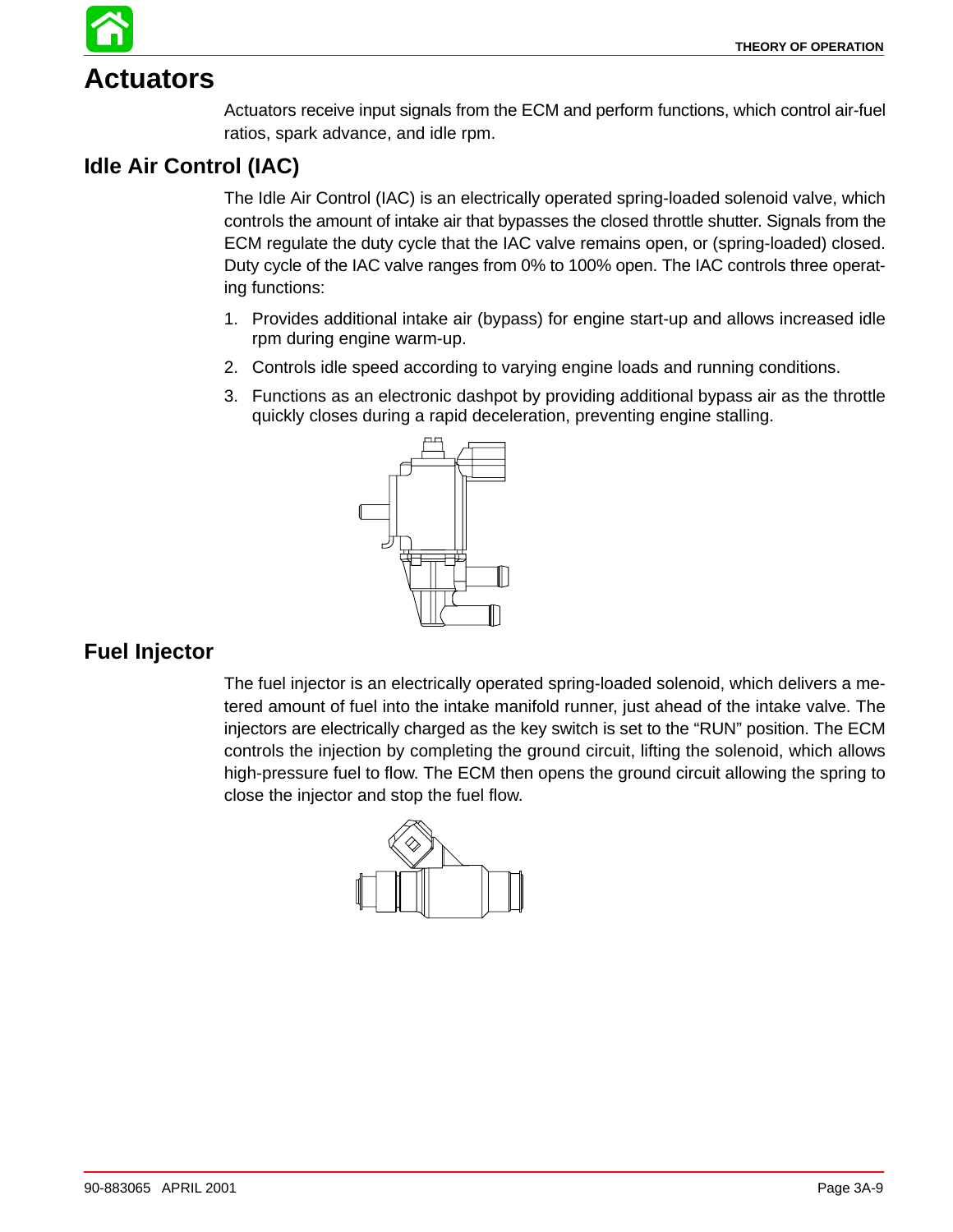

## **Main Power Relay**

The main power relay is controlled by the ECM. It provides power to the ignition coils, idle air control, injectors, and high pressure fuel pump.



## **Fuse Holder Assembly**

The fuse holder hold four function fuses and one spare fuse.

- 1. Fuse number one protects the SmartCraft wiring.
- 2. Fuse number two is powered by the main relay. It protects red/blue leads on the engine. This fuse provides power to the injectors, idle air control, and electric fuel pump.
- 3. Fuse number three protects red/purple leads on the engine, the main power relay, and key switch. When the key switch is on, the purple leads on the engine, key switch and dash gauges are also powered/protected through this fuse.
- 4. Fuse number four is powered by the main relay. It protects red/yellow leads on the engine. This fuse provides power to the ignition coils.
- 5. Fuse number 5 is a spare 20 AMP fuse.

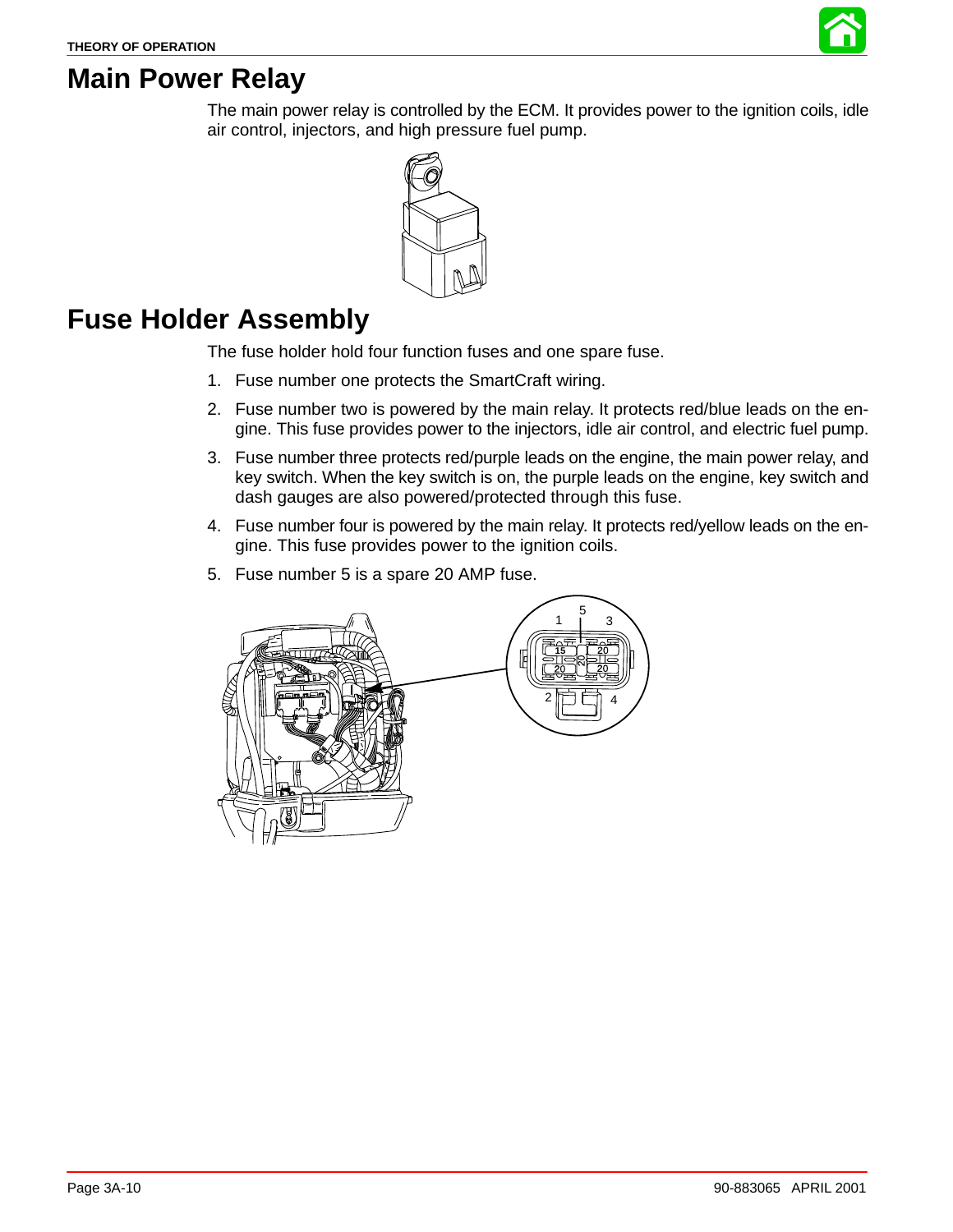# **Suppression Diode**

The suppression diode is located between the brown start solenoid lead and the yellow/red key switch lead (within the engine harness), and connects to the engine ground. The purpose of the suppression diode is to eliminate the inductive spike created as the start solenoid is de-energized (key switch turned from START to RUN).



# **Electronic Control Module**

The ECM requires 6 volts DC to operate. If the ECM should fail, the engine will stop running.

The inputs to the ECM can be monitored and tested by the Digital Diagnostic Terminal P/N 91-823686A2 and adapter harness 84-822560A5.

The ECM performs the following functions:

- 1. Calculates the precise fuel and ignition timing requirements based on engine speed, throttle position, manifold pressure, manifold air temperature and engine coolant temperature
- 2. Directly controls the ground circuit of fuel injectors, ignition coils, and idle air control
- 3. Indirectly controls the positive circuit of fuel injectors, ignition coils, and idle air control through the main relay
- 4. Controls alarm horn and warning functions
- 5. Controls RPM limit function
- 6. Records engine running information

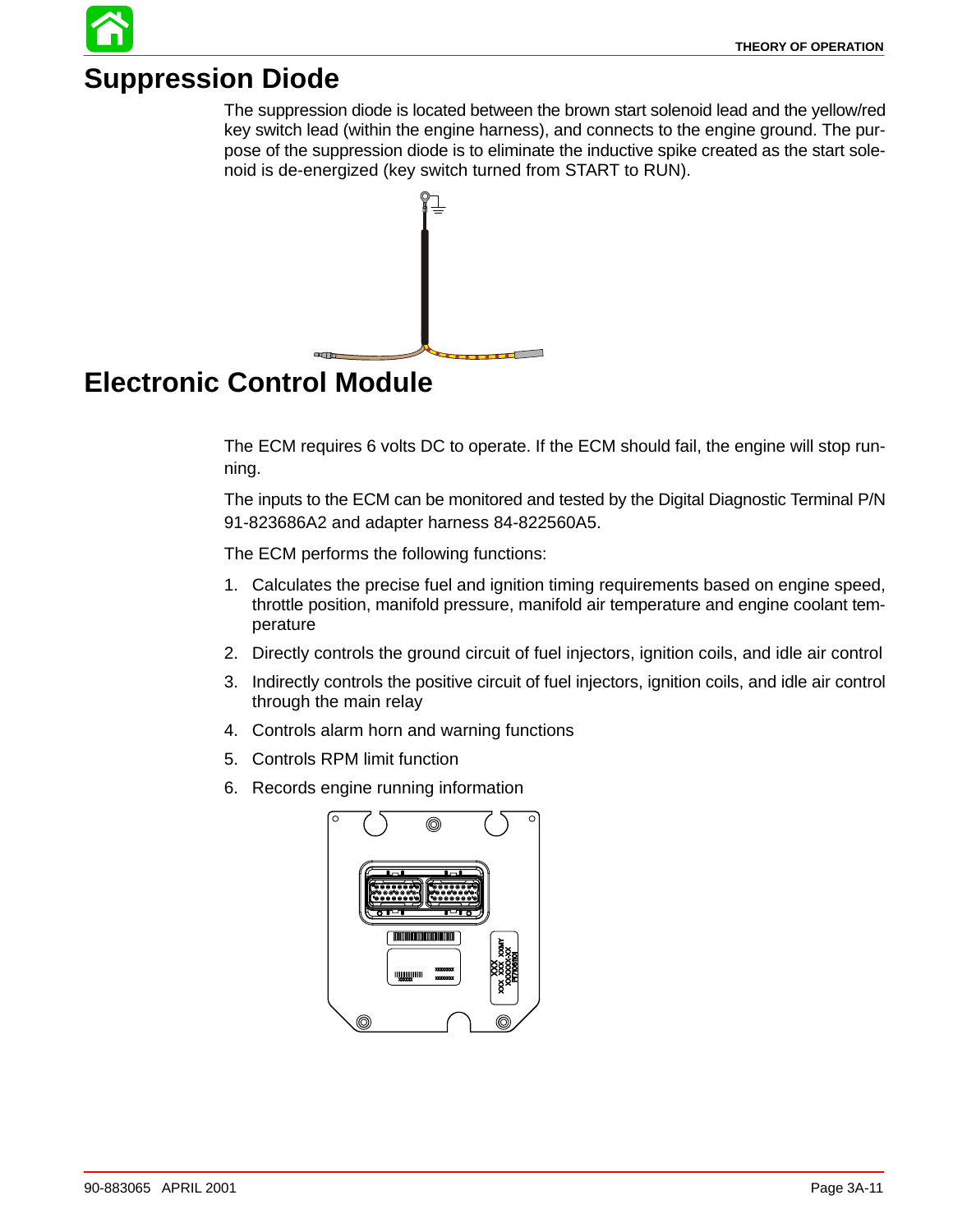

#### **Electronic Control Module Functions**

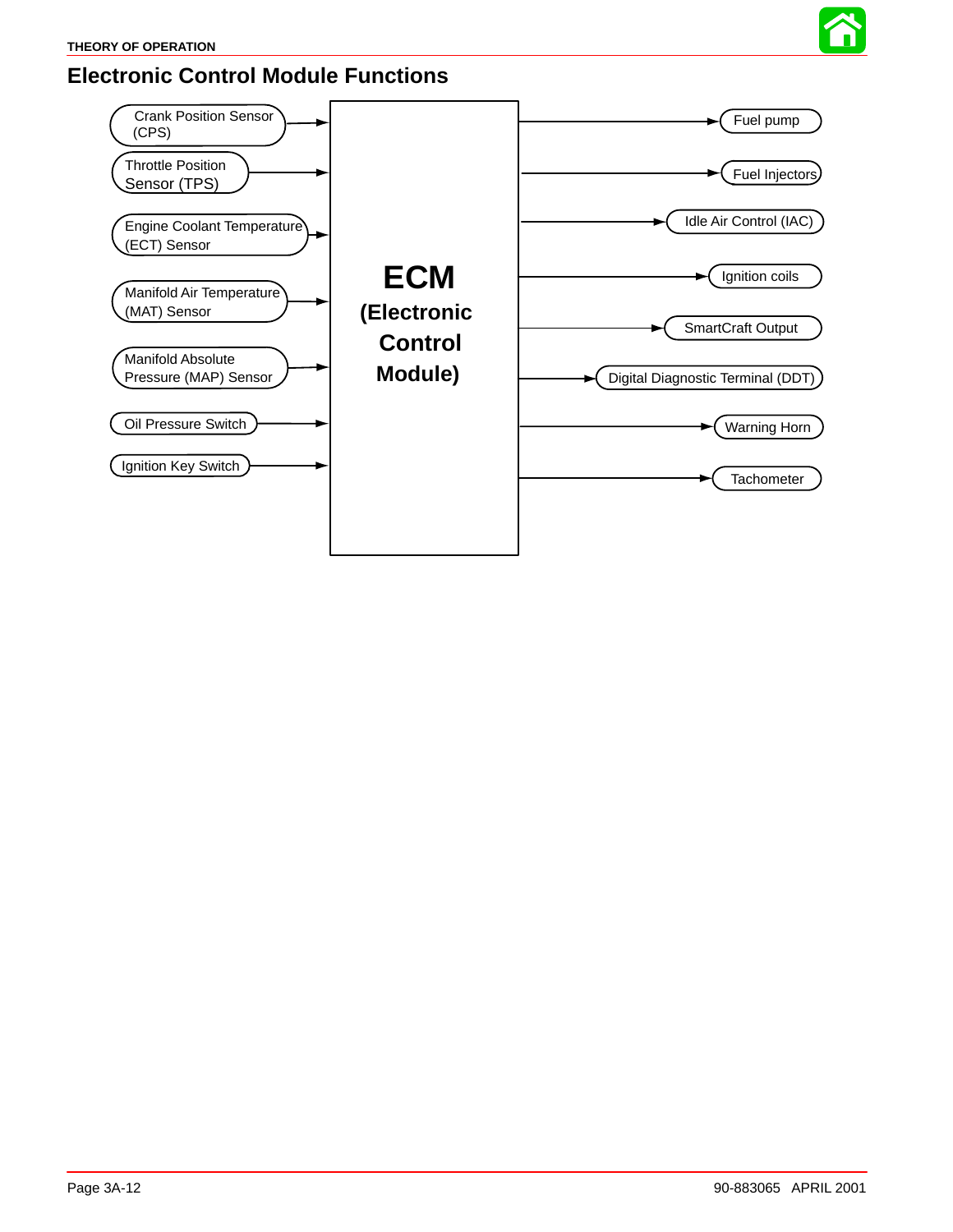

#### **Outline of Control System**